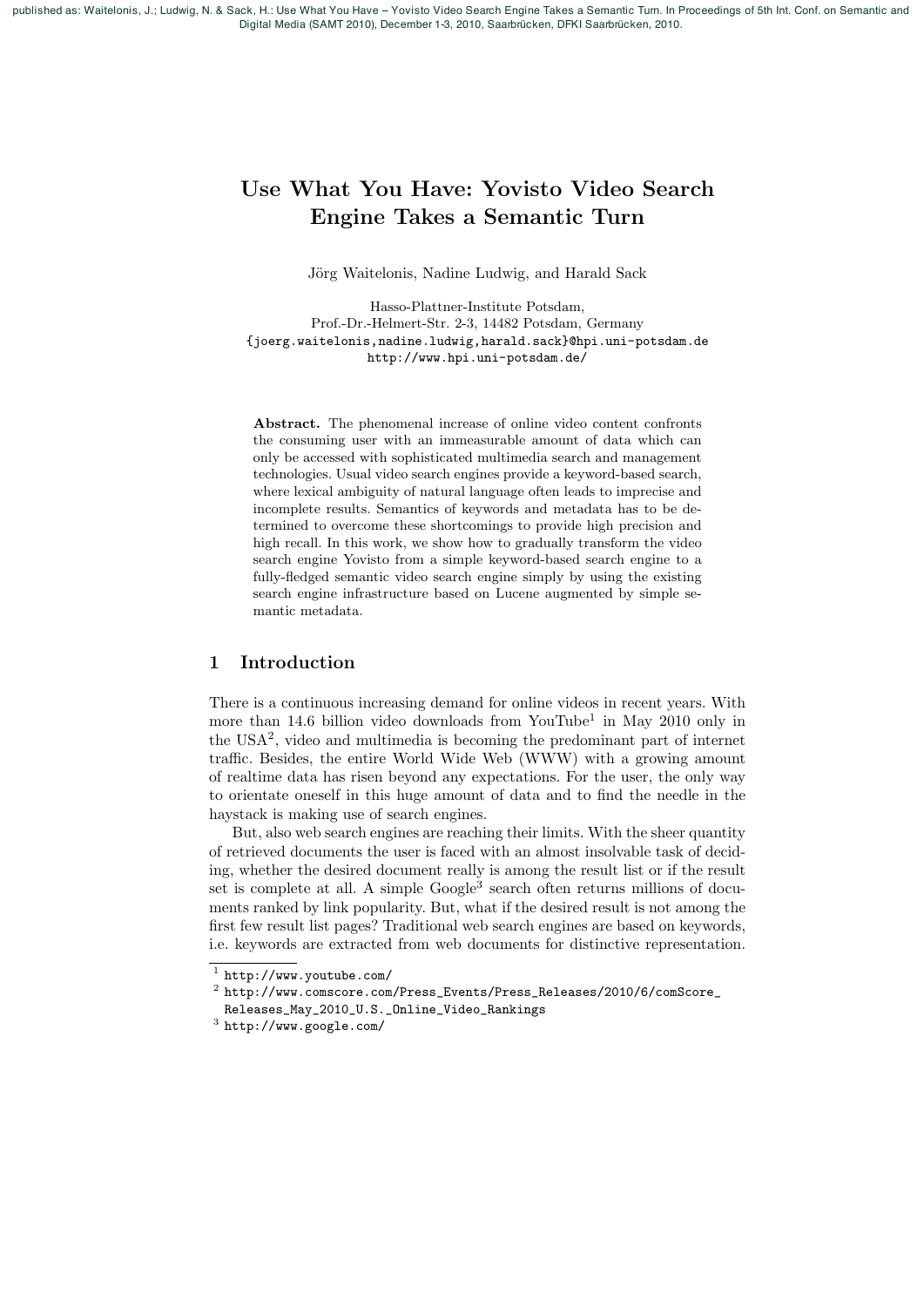The user tries to identify the document(s) she is looking for with a query phrase consisting out of one or more keywords, which she supposes to match the keywords being extracted and indexed by the search engine. Unfortunately, besides different user context and pragmatics, natural language suffers from inherent ambiguities that cause deficits in search engine recall and precision.

One way to cope with these ambiguities is to enable a better understanding of the meaning of the web document's content as well as of the user's query string. Semantic Web technologies intend to make implicit meaning of content explicit by providing suitable metadata annotations based on formal knowledge representations. Instead of extracting keywords from documents the document content is mapped to distinct entities and classes to avoid ambiguities and to enable higher recall and precision of search results. Content-based search based on Semantic Web technologies often is referred to as 'Semantic Search'. Besides, the problem of different contexts and pragmatics remains, but is not taken into consideration for this paper.

But, do we need an entire new search engine architecture for enabling semantic search? We will show how an existing keyword-based search engine can be augmented by simple means to become a fully-fledged semantic search engine capable of content-based retrieval. To achieve this, we will show how to enable a mapping of index keywords, user provided tags as well as the terms in the user's query string to Semantic Web entities and classes with the help of Linked Open Data, linguistic and lexical resources. Entities and classes in the Semantic Web are identified by URIs (Uniform Resource Identifiers) that will be utilized instead of former text-based keywords within an existing open source enterprise search platform to enable semantic search. The paper will give a step-by-step description on how to turn a keyword-based search engine into a semantic search engine demonstrated at the video search engine Yovisto<sup>4</sup>.

The rest of the paper is structured as follows: Section 2 will summarize related work on keyword-based search, multimedia search, and semantic search with a focus on entity mapping and disambiguation. In Section 3, we will give a step-bystep description on how we achieved the turning into a semantic search engine with onboard means. Section 4 concludes the paper with a short summary and an outlook on open problems and future work.

## 2 Related Work

## 2.1 Keyword-based Search

Since Google's conquest of the web search engine universe we know that the quality of keyword-based search mainly depends on the ranking of search results, but also lacks on problems coming with the peculiarities of natural language. Synonyms and homonyms cause incomplete and inaccurate search results. Keywordbased search presumes that the user knows the exact keyword for describing the document she is looking for. If the user does not know the appropriate keyword

<sup>4</sup> http://www.yovisto.com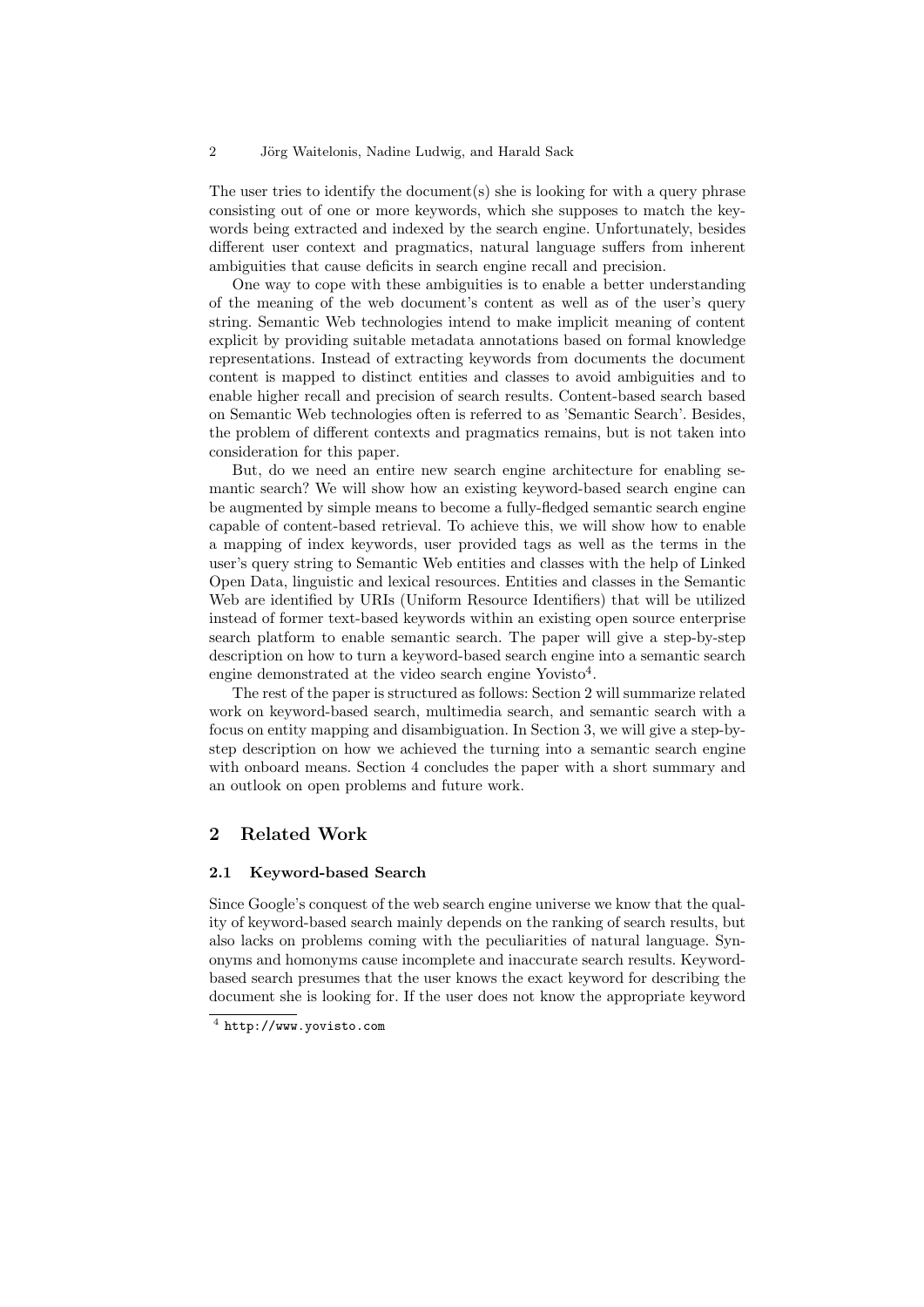or if she is trying to find the right documents to answer more complex query tasks, the search objective can become unattainable. Query expansion and suggestions help the user to refine the search results and enable a step-by-step convergence [3]. Filtering methods such as facetted search categorize search results and enable to limit the results to subsets for better overview [14]. Beyond the simple keyword lookup, the user can reiterate a sequence of queries while refining and/or extending the query depending on the content of the obtained results. Search scenarios sophisticated and complex like this are referred to as exploratory search [7].

### 2.2 Multimedia Search

The same inadequacies can be found in the more and more emerging multimedia search. General video search engines such as YouTube support a keyword-based search within the textual metadata provided by the users, accepting all the shortcomings caused by e.g. synonyms and homonyms. For example, a search for "history of golf" will result in documents containing a variety of outcomes for 'Golf' (e.g. sports, car) and by refining the search phrase to "history of golf car" it is astonishing that the top ranked videos are about the 'golf cart', which is obviously not a product of Volkswagen, but has at least four wheels. The ranking of the correct results is thwarted by the automated query completion. However, multimedia search lacks the same problems as keyword-based text search. Compared to textual search, multimedia search allows varied visualizations [15, 4].

The video search engine Yovisto is specialized on lecture recordings and scientific presentations and provides a time-dependent video index. With sophisticated video analysis techniques (such as automated scene detection, intelligent character recognition, etc.) in combination with collaborative user annotation Yovisto provides scene accurate access to more than 10.000 videos with pinpoint accuracy [5, 12]. To overcome some of the the shortcomings of keywordbased search, Yovisto deploys an exploratory search navigation to allow the user to browse the repository beyond simple fact-finding and page-turning [18–20].

### 2.3 Linked Data and Semantic Search

Yovisto enables the exploratory search by applying *Linked Open Data*<sup>5</sup> (LOD). Linked Data means to expose, share and connect pieces of data, information, and knowledge on the Semantic Web using URIs for identification of resources and  $RDF^6$  as structured data format [1]. The Linked Open Data project aims to publish and connect open but heterogeneous databases by applying the Linked Data principles. One of the most important interlinking LOD hubs is *DBpedia* [2], which publishes encyclopedic information from the famous Wikipedia<sup>7</sup>. DBpedia currently provides information about more than 3.4 million "things" with over 1

<sup>5</sup> http://linkeddata.org/

 $6$  http://www.w3.org/RDF/

<sup>7</sup> http://www.wikipedia.org/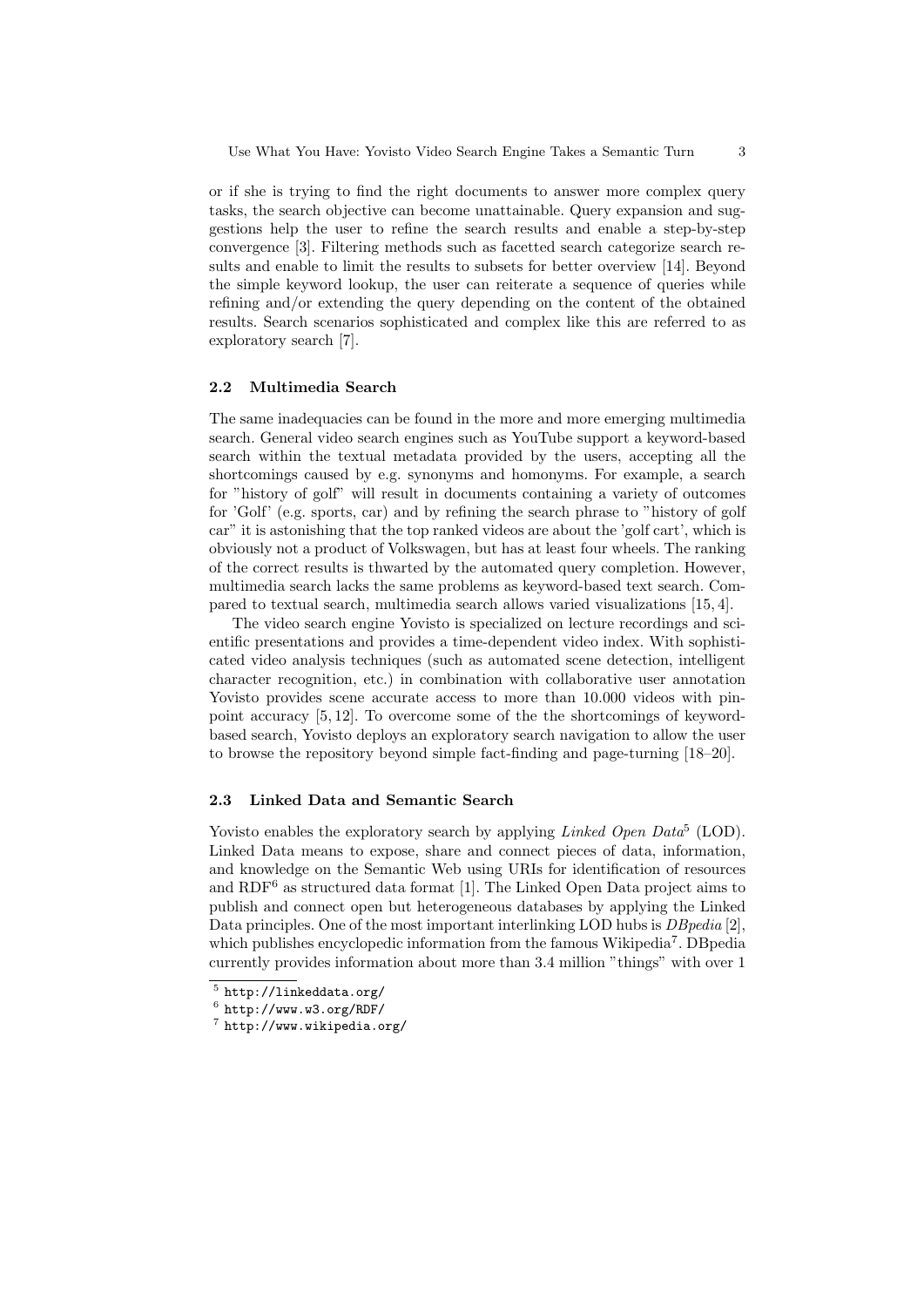billion "facts"<sup>8</sup>. Furthermore, *Wortschatz Leipzig* in an automatically compiled thesaurus, which collects large volumes of natural language text from the WWW and applies sophisticated linguistic and statistic analysis in large scale to provide thesaurus information. Wortschatz Leipzig supports more than 17 languages and is also publicly available as RDF Linked Data [13]. The aggregation of all LOD data sets is denoted as *LOD-Cloud*.

To access and to make use of the Semantic Web information, search engines need to index semantic data. Commonly, this can be achieved by storing the data in RDF databases (triple stores). This allows to query the data with structured languages such as SPARQL [11]. Search engines such as *sindice* [8, 17] or *swoogle*<sup>9</sup> are crawling the Semantic Web to obtain a data set as large as possible and provide a label and entity based search. Those search engines are already operating on the existing Semantic Web, while this work focusses on how to turn a nonsemantic web search engine into a semantic web search engine. Therefore, the already existing keyword-based textual metadata has to be mapped to Semantic Web entities.

The most challenging problem on mapping data to Semantic Web entities is the existence of ambiguous names and thus resulting in a set of entities, which have to be disambiguated. Related work fields are word-sense disambiguation in text documents, named entity (reference) resolution, and feature based entity matching amongst others. The presence of assumed same named entities in different triple stores of the LOD-Cloud necessitates similarity based comparison of the entities and their respective features or properties [16]. In the context of named entity resolution in text documents the semantic information needed for disambiguation of potential entities has to be extracted automatically and compared to adequate knowledge resources [9]. Further research approaches are using the LOD-Cloud itself as RDF graph to find relations between entities co-occurring in a text maintaining the hypothesis that disambiguation of co-occurring elements in a text can be obtained by finding connected elements in an RDF graph [6].

## 3 How to turn Yovisto into a Semantic Video Search Engine

Turning Yovisto from a keyword-based search engine to a semantic video search engine needs several steps. Fig. 1 shows an overview of the process sequence to enable semantic search with Yovisto. Yovisto's time-dependent as well as timeindependent metadata is mapped to entities of LOD, respectively DBpedia (a). The Wortschatz Leipzig co-occurence network is applied to support entity disambiguation and ranking of entity candidates (b). Within the indexation process the old keyword index is extended by additional semantic information (c). On the users hand, the query is disambiguated with an auto-suggestion select box,

 $8$  http://dbpedia.org

<sup>9</sup> http://swoogle.umbc.edu/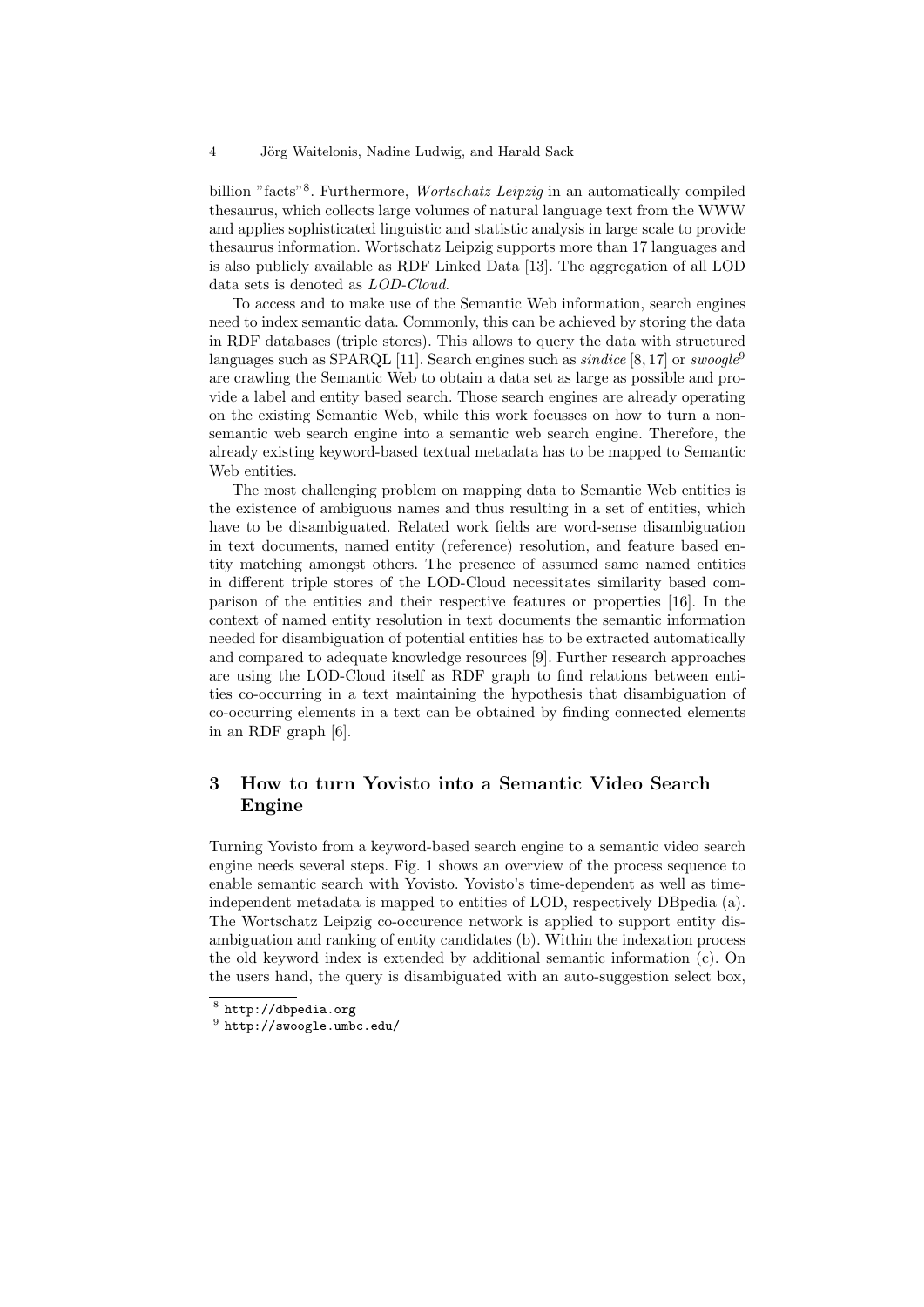providing the URIs of the requested entity (d). Finally, the index lookup returns a list of documents containing the entity (e).

According to the Linked Data principles, Yovisto's metadata has been linked to the LOD-Cloud by connecting organizations, categories, and persons (speaker) to DBpedia entities including a mapping of Yovisto's metadata structure to an appropriate ontology<sup>10</sup> representation [19]. To ensure interoperability, mappings and references to existing ontologies have been used whenever possible. All metadata has been published through a SPAROL-endpoint<sup>11</sup> and embedded via RDFa in Yovisto's web pages.

The mapping of video content to LOD entities is the subject of this paper. The video content is described as well by metadata referring to the entire video (e.g. title) as also by information assigned to a distinct time position within the video. Among these time-dependent metadata are collaboratively generated user tags, user comments, and text extracted from the simple video frames. The following section deals with the entity mapping of both kinds of metadata.



Fig. 1. Overview of the processes of semantic search with Yovisto.

## 3.1 Entity-Mapping

Currently, user-generated tags and automatically extracted data are provided as text elements essentially for the keyword-based search. To transform the

 $\overline{10 \text{ http://www.yovisto.com/ontology/}}$ 

<sup>11</sup> http://sparql.yovisto.com/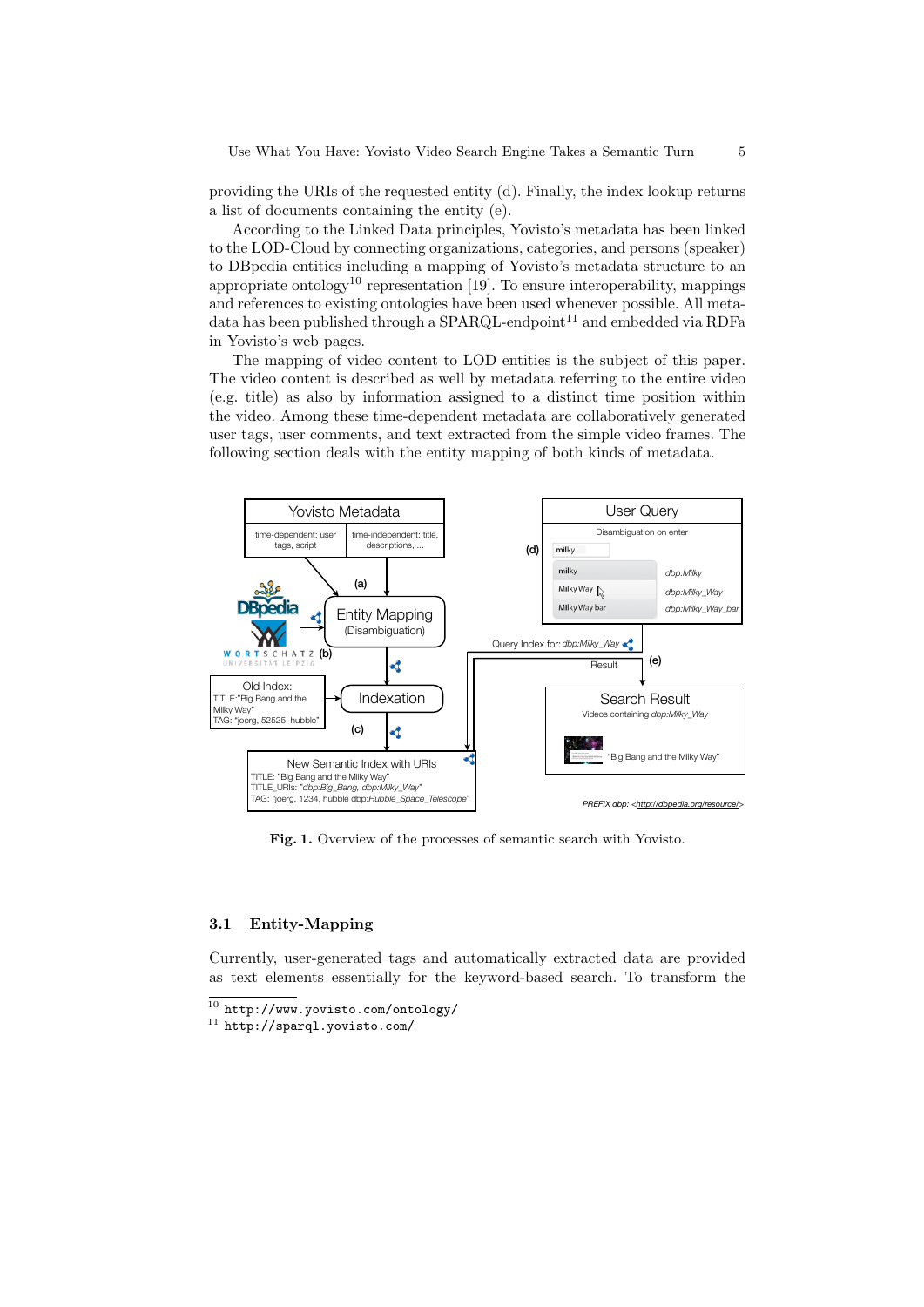keyword-based search engine to a semantic video search engine the text elements need to be mapped to semantic web entities to set a certain segment respectively a whole video in the context of the LOD-Cloud. The following section describes how to use the existing tags and keywords to create a semantic context mapped to entities of the LOD-Cloud. An overview of all steps of the entity mapping process are shown in Fig. 2.

Term and Group Mapping Yovisto provides several methods to equip a video with metadata: video-related keywords and video-time-related keywords and tags. Video-related keywords are supplied by the user who uploaded a video to the portal and this metadata is applied to the whole video. Video-time-related metadata are on the one hand keywords that are automatically extracted from the video on a certain timestamp (e.g. by OCR methods) and on the other hand user-generated tags also on a certain timestamp in the video.



Fig. 2. Overview of Steps in the Entity Mapping Process

Metadata exist in a certain context and have to be mapped to Semantic Web entities within this context. We define the context of a term (tag or keyword) in a video as the tags and keywords at and around the timestamp in the video the term is occurring at. All tags and keywords are stored separately with timestamp and video ID in the database.

In a preprocessing step we generated a "term mapping table" by using labels, normalized URI-suffix, and labels of redirects and assigning them to the corresponding DBpedia URI. These terms are single words, as well as composed groups of words e.g., names ("Albert Einstein").

The first step to map the metadata of a video to Semantic Web entities is to gather all tags/keywords of a context and build groups to be able to also map groups of tags to entities. Let us consider the following example: a user tagged "hubble", "deep", "space", "exploration", "field" in that order. In that context it might be useful to allocate the DBpedia entities for "deep space exploration",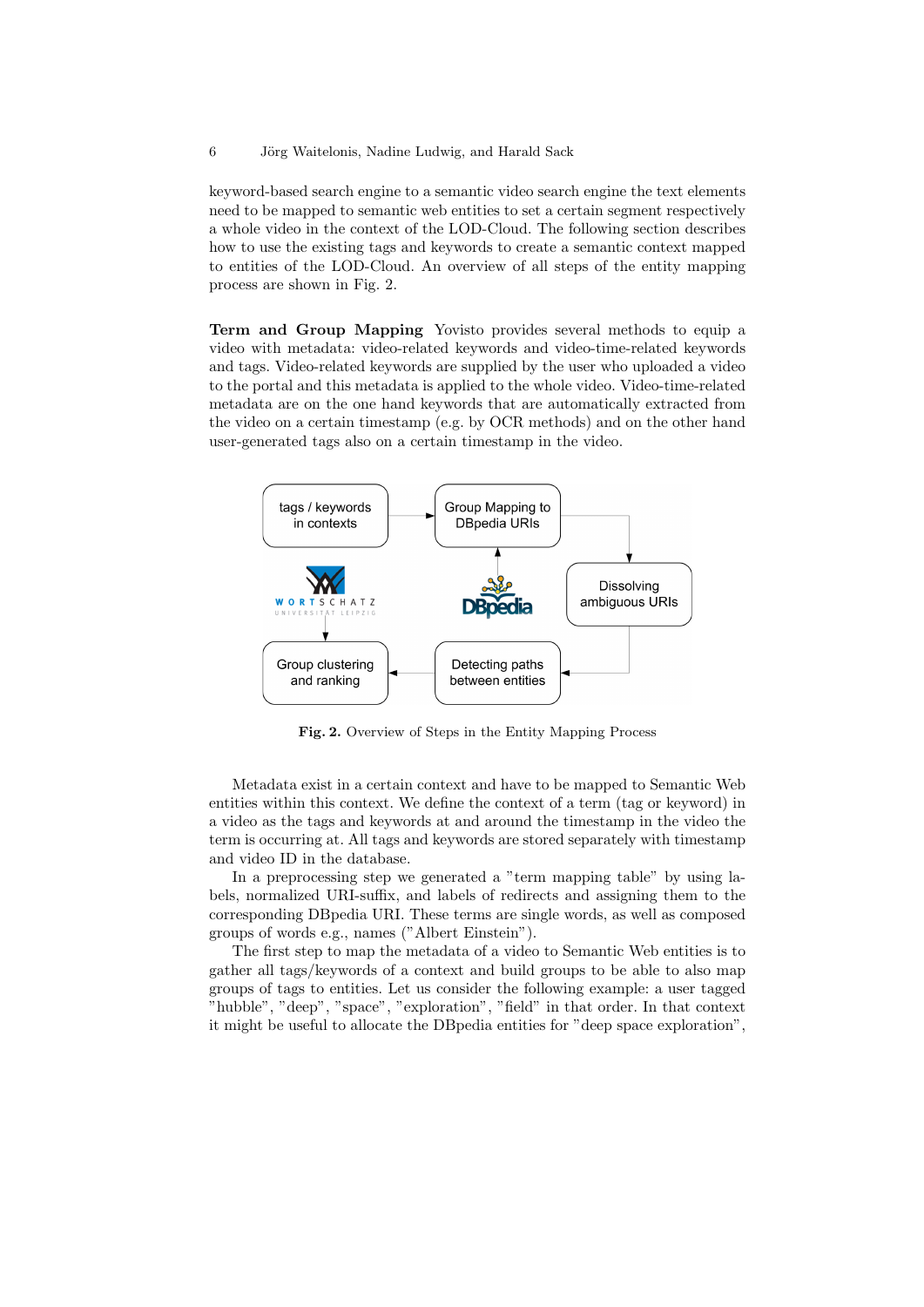"hubble" (space telescope), and "hubble deep field". Therefore a variation without repetition (to avoid combinations of a tag with itself) on this set of all tags in this context has to be constructed. In this example the set contains  $n = 5$ elements and groups of  $k = 1, 2, 3$  elements have to be built.

$$
(n)_k = \frac{n!}{(n-k)!}
$$

For our example, this leads to  $(n)_k = 85$  combinations in total. However not all combinations are needed, only the groups that match to a term (from the term mapping table) are stored with their respective URI. This term matching adds up to 13 URIs. As every matching group is stored, there are also URIs for single terms like "field". Such single terms are often assigned to ambiguous URIs and after resolving these ambiguous URIs (also for the terms "deep", "field", "deep space", "hubble", "space") the result set of possible applicable URIs at this timestamp in this video contains 152 URIs. This enormous amount of matching URIs to a set of only five tags in a context leads to the inevitable problem of disambiguation and ranking of the matching URIs.

*Problems of ambiguous URIs in DBpedia:* In the example mentioned above we only disambiguated the resulting URIs in one "lap". The 152 URIs still contain three ambiguous URIs leading to 24 additional URIs. That means the algorithm for resolving ambiguous URIs has to be run repeatedly taking into account that DBpedia contains "circles" of disambiguations referencing back to already resolved URIs and these circles have to be detected and erased. For performance reasons we constrain the process of resolving ambiguous URIs to two runs.

Currently, Yovisto maintains approximately 22.936 user tags in 9271 contexts (timestamps) in 517 videos. The tags were mapped as single words and groups of 2 and 3 words – 30.417 groups were mapped to DBpedia URIs. The ambiguous URIs were resolved in a first run resulting in 162.523 URIs, after a second run of resolving 192.056 URIs were found.

Disambiguation of URIs The result set of URIs mapped to the matching groups of tags contains duplicate URIs with different matching groups - e.g., the matching groups "deep field" and "hubble deep field" were both assigned to the URI <http://dbpedia.org/resource/Hubble\_Deep\_Field>. So these duplicate records can be filtered by deleting the records with synonyms as matching groups. In the example, the URI contains as label the term "hubble deep field", so that the record with the matching group "deep field" can be removed from the result set.

For the further disambiguation steps of the diverse URIs in one matching group we assume that entities that are related to each other are also referenced over few properties in the LOD-Cloud (sample relationships of the example entities "Hubble Space Telescope", "Hubble Deep Field", and "Deep Space Exploration" are shown in Fig.3. Therefore, the applicable URIs from the set of URIs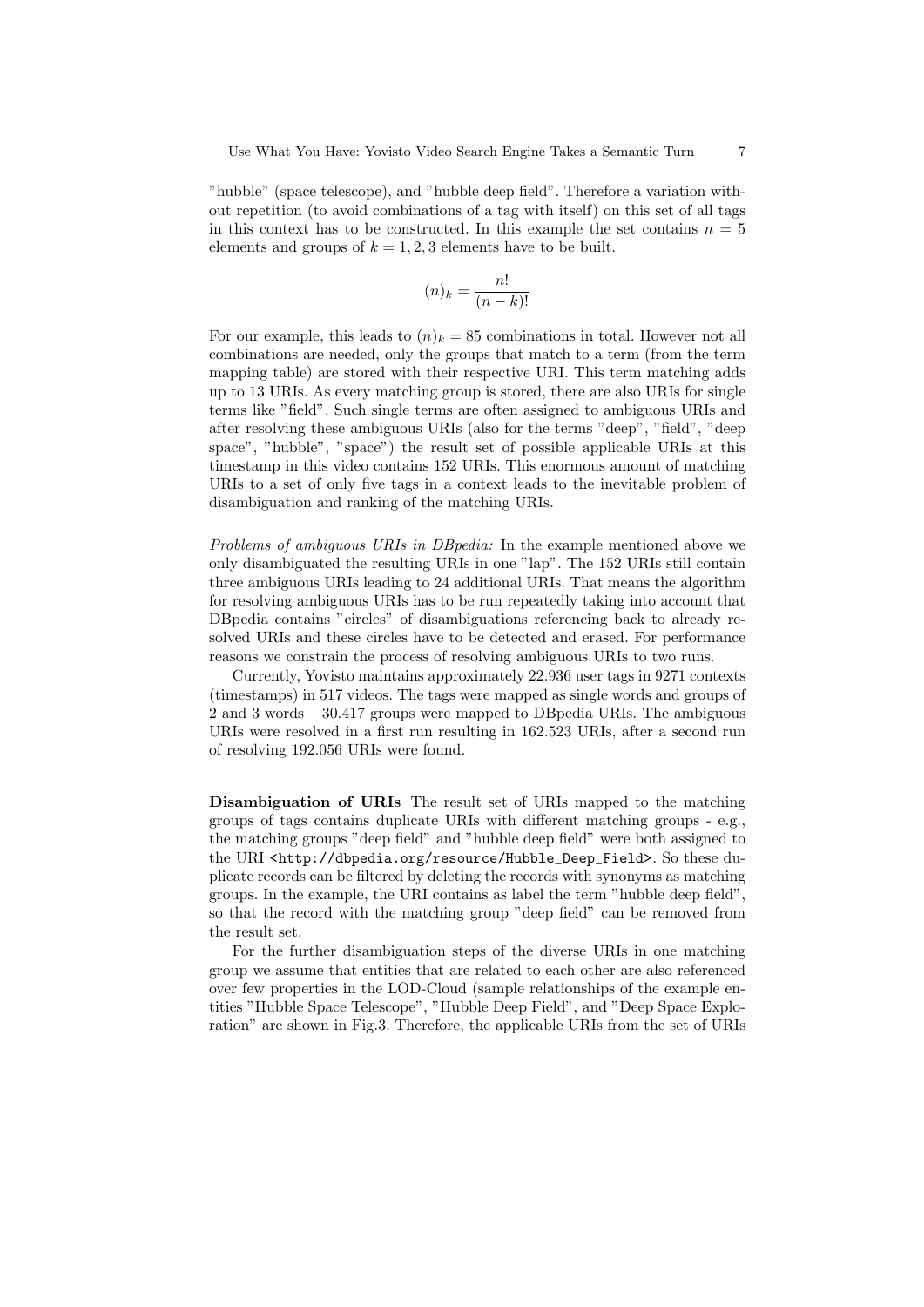for one matching group should be linked to one or more other URIs of the context. We consider an algorithm, which is detecting paths (with properties and other entities as nodes) between the entities of a context. The result set of this path-detecting algorithm is one or more sub-graphs of the LOD-Cloud. Because the amount of properties in the LOD-Cloud is quite large, we need to identify the most meaningful properties that link related entities in a certain context. Also, the degree of relationship - conveyed by the length of the path between two entities - has to figured to meet the right measurement to find both entities from the same context and filter out relations that are too distant to be considered from the same context [6].



Fig. 3. Relation of relevant URIs for the examples tag set *{*hubble, deep, space, exploration, field*}*

*Special Case – Simply one Ambiguous Tag in a Context:* In case there is only one tag / keyword at a certain timestamp we have to create a context by comprising adjacent contexts.

The algorithm for detecting related entities generates a graph of entities. Related entities should be linked to each other and entities not applicable for the concerning context should stand alone. The set of entities derived from resolving ambiguous entities is disambiguated by detecting a path between the applicable URI from the set and other URIs from the context.

Ranking of URIs The path-detecting algorithm produces *n* graphs of size  $k = 1...m$ . Graphs of size  $k = 1$  will be deleted in case the concerning entity is retrieved from resolving an ambiguous URI, because there is no relation to any other element from the context. In case of an URI building an own graph of size  $k = 1$  and not being retrieved from resolving the URI will be ranked very low in this context, because the URI is probably of low relevance for this context. The elements of graphs of size  $k > 1$  will be ranked higher with increasing  $k$ . Within a graph the entities are ranked by the amount of in-going / out-going edges.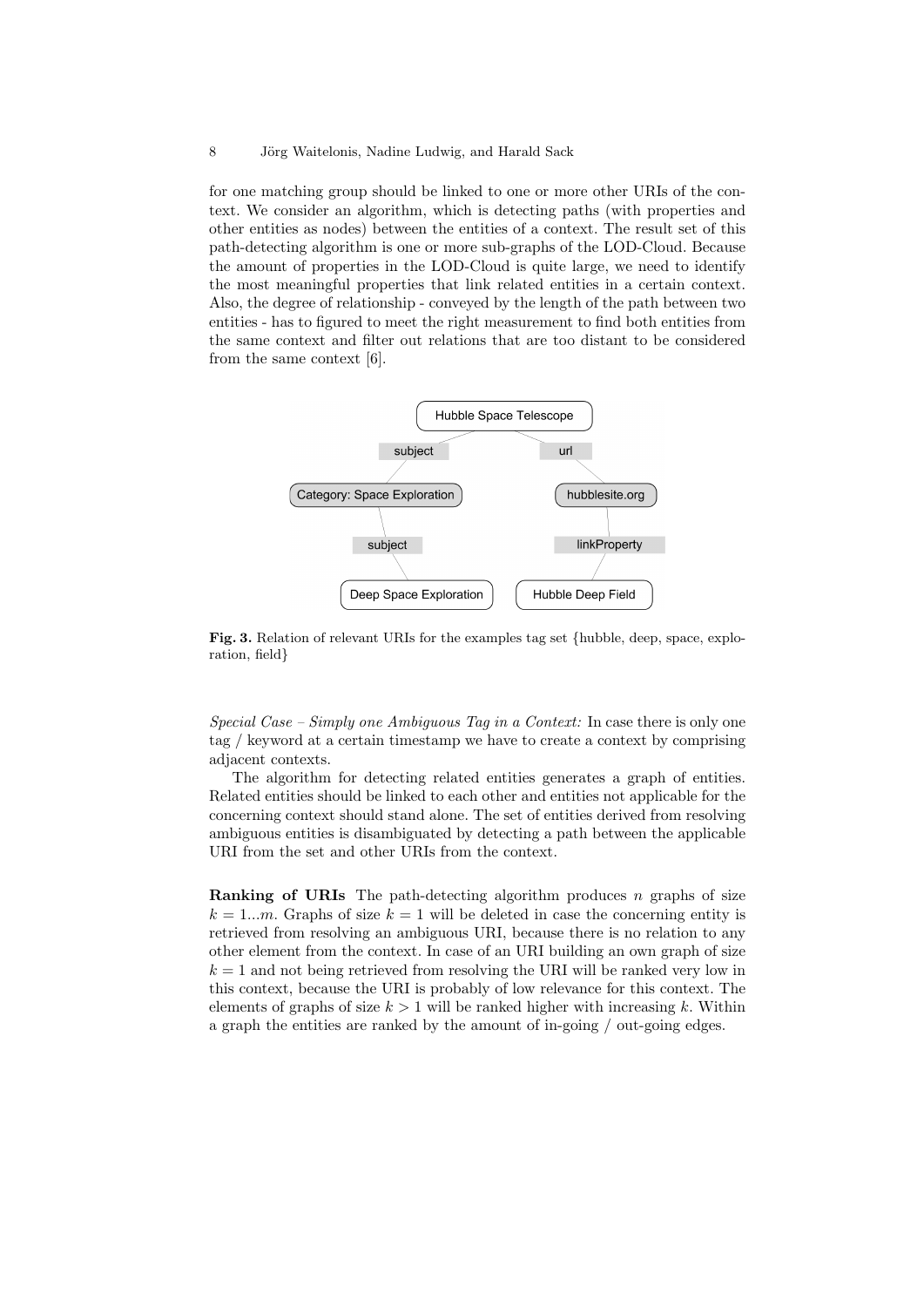Additionally, the already disambiguated URIs are ranked by their co-occurrences. Wortschatz Leipzig provides amounts of co-occurrences for single words as well as composite word groups. The co-occurences of a term contain weightings that we are using to apply an additional score to our clusters of URIs. The ranking of URIs is then weighted regarding their co-occurrences and their relations in the LOD-Cloud.

*Special Case – Name Components of Person Names:* The group mapping algorithm maps single words and groups of 2 and 3 words to entities. Thus, in case of the context *{*peter, goddard*}* the algorithm will find mappings for "peter", "goddard", and "peter goddard". Certainly, the mapped URI for the whole name should be ranked higher than the URIs forname components. But, besides the whole name the URIs for the male name "Peter" and the family name "Goddard" should also be included in the set of assigned URIs to a video. In case a user searches for videos involving male persons in it or all persons with the family name "Goddard" these URIs need to be included rather than deleting them from the result set. This special case also affects the disambiguation process as the URI <http://dbpedia.org/resource/Peter> disambiguates to 31 further URIs, but in this case (and any other case the URI is referenced to a part of a person's name) only the URI <http://dbpedia.org/resource/Peter\_(first\_name)> is needed.

## 3.2 Indexation of Semantic Data

Entity-mapping and disambiguation are key problems in enabling a semantic search. Nevertheless, sophisticated indexing of the generated semantic data cannot be neglected to facilitate efficient search. This section shows that it is rather simple to extend a state-of-the art keyword-based search index with additional semantic information to enable an entity-based search.

**The Yovisto Index** The Yovisto index is based on  $S\ddot{\text{o}}\text{ln}^{12}$ , a Java open source enterprise search platform from the Apache Lucene<sup>13</sup> project. Major features are full-text search, hit highlighting, facetted search, and dynamic clustering. The indexing of documents requires the configuration of index fields, which make up the index schema. The schema specifies, which fields a document can contain and how those fields should be handled, when adding new documents to the index, or when querying those fields.

Corresponding to the structure of Yovisto's metadata, there are three different kinds of metadata:

- (1) information referring to the entire resource such as the video title, subtitle, description, etc.,
- (2) user generated tags assigned to a specific point in time of the video [5],

<sup>12</sup> http://lucene.apache.org/solr/

 $^{13}$ http://lucene.apache.org/  $\,$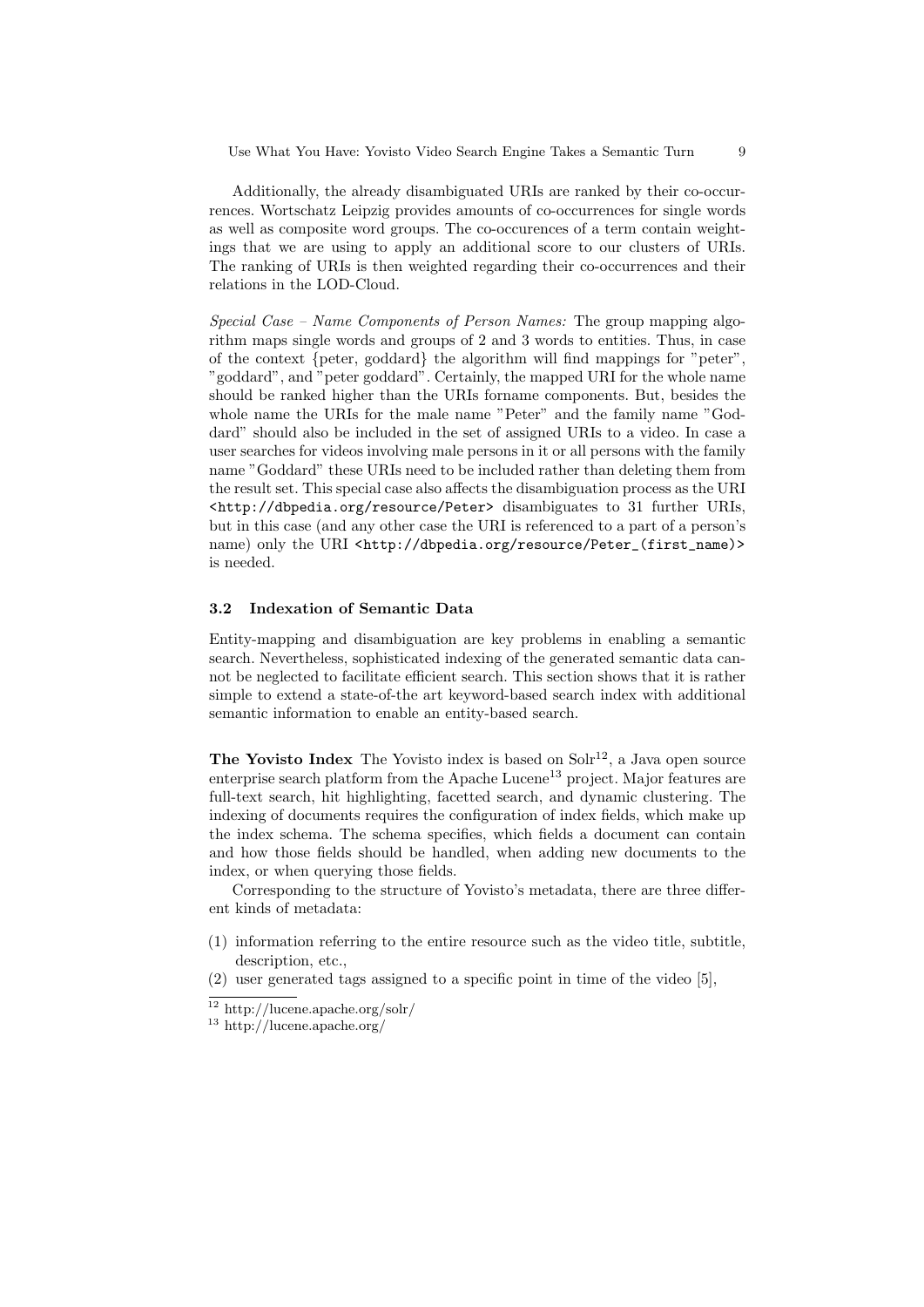- 10 Jörg Waitelonis, Nadine Ludwig, and Harald Sack
- (3) time related text/keywords from automated analysis of the video (such as OCR on video frames).

In accordance with the type of metadata the indexing scheme has to be designed. For simple metadata (e.g. title) a single index field is sufficient to enable proper indexation. Time-dependent metadata carries the temporal information and is indexed either in one single field as (time, data)-tuple or in two dynamic fields with a mutual identifier, such as TIME i, DATA i. In case of user generated tags, the username has to be taken into account. Therefore, a (username, time, text)-triple is stored in one single field.

```
(a)
TITLE: "The Future of the Web"
DESCRIPTION: "We're approaching the end of 2010, and many people are
              wondering what the future will bring."
AUTHOR: "Cameron Chapman"
(b)
TAG: "[joerg, 31234] future"
TAG: "[joerg, 51231] internet"
TAG: "[nadine, 31215] future "
(c)SEG_1_TEXT: "iPhone, MySpace, Facebook in 2025"
SEG_1_TIME: "121000"
SEG_2_TEXT: "No Print Magazines Have to Die"
SEG_2_TIME: "127000"
```

```
Fig. 4. The indexing scheme for simple metadata (a), time-dependent user tags (b),
time-dependent text/keywords (c). The numbers represent the time point in millisec-
onds of the metadata within the video.
```
Fig. 4 shows the indexing structure of simple metadata, time-dependent user tags, and text/keywords in Yovisto. For every index document *single valued fields* are used for simple metadata (e.g. TITLE), *multi valued fields* are used for user generated tags (e.g. TAG), and *dynamic fields* are used to index more complex time-dependent data (e.g. SEG\_\*\_TEXT). When the fields are indexed, analyzing and tokenizing filters are applied to transform and normalize the field values. For example the *solr.WhitespaceTokenizer* creates tokens of characters separated by splitting on whitespace, and the *solr.PorterStemFilterFactory* applies the Porter stemming algorithm [10] on the tokens to enable to search regardless of inflection forms. The stemming filter is *not* applied to the tag fields, because an exact match is desired here.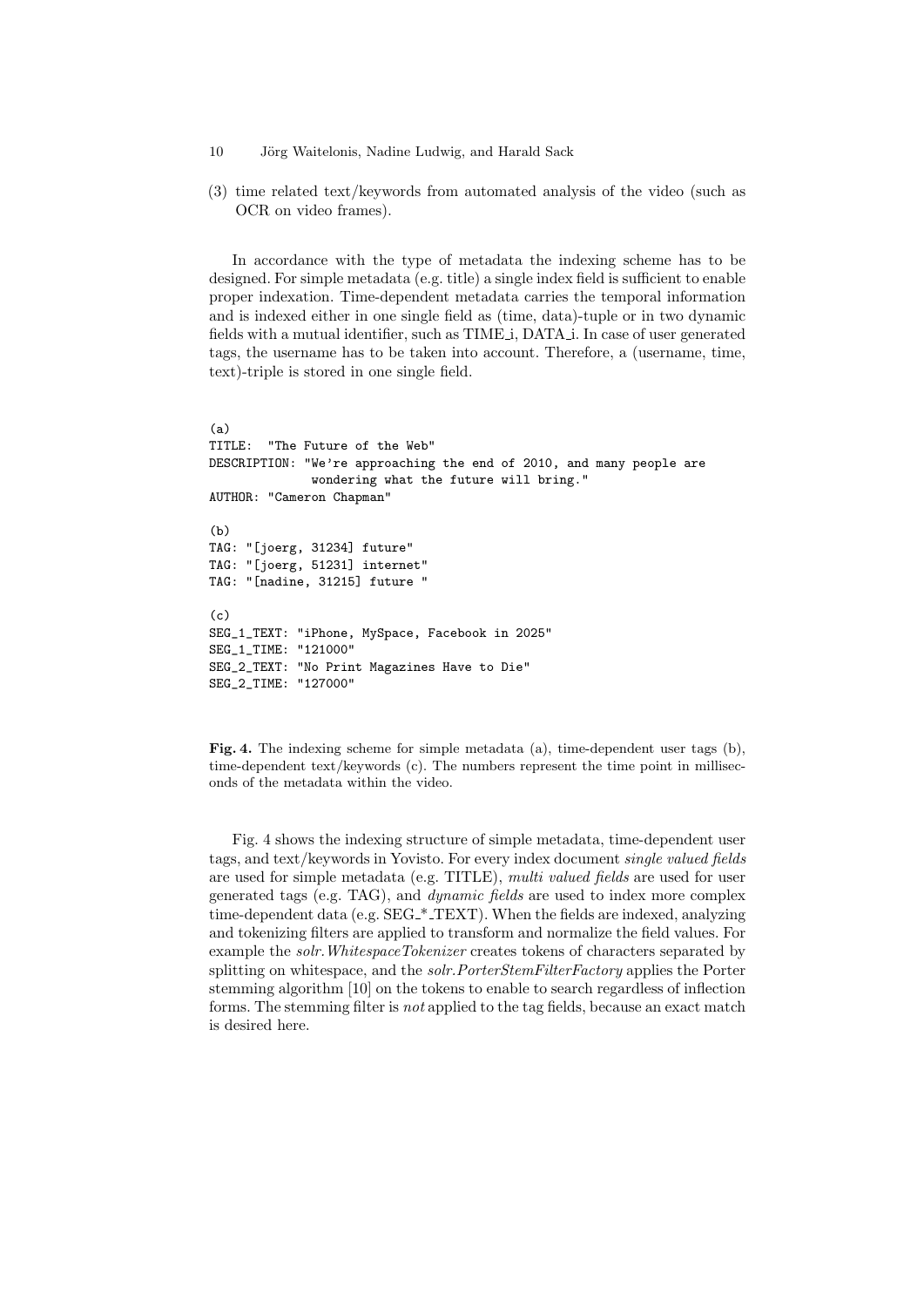Extending the Index with Semantic Data As explained in section 3.1 for every metadata keyword a list of URIs with a corresponding rank is created. The rank indicates how confidently the URI was mapped to the keyword. To supplementarily index the corresponding URIs besides the original metadata, the idea is, to simply create additional fields. These additional fields comprise the URIs with corresponding rank and the corresponding position within the text data. In some cases it is even possible to extend the field instead of creating a new one. Note that adding new fields makes it very easy to adapt a regular search index scheme and extend it with the semantic information. Therefore, it is not necessary to modify the indexer implementation to enable a semantic supported search.

For every single valued field an additional URI field (TITLE\_URI) is defined (cf. Fig. 5a). The user tag fields can be extended with the URIs. The text position can be omitted, because it would always be 0 (cf. Fig. 5b). The dynamic fields also require an additional field for the URIs, similar to the single value fields (cf. Fig. 5c).

```
(a)
TITLE: "The Future of the Web"
TITLE_URI: "<http://dbpedia.org/resource/Future> 0.9432 1 <http://dbpedia
           .org/resource/Future_tense> 0.487 1 <http://dbpedia.org/resou
           rce/Web> 0.9342 4"
(b)TAG: "[joerg, 31234] future <http://dbpedia.org/resource/Future> 0.9432
                      <http://dbpedia.org/resource/Future_tense> 0.487"
(c)
SEG_1_TEXT: "iPhone, MySpace, Facebook in 2025"
SEG_1_TEXT_URI: "<http://dbpedia.org/resource/IPhone> 1.0 0 <http://dbpe
          dia.org/resource/MySpace> 1.0 1 <http://dbpedia.org/resource/
          Facebook> 1.0 2 "
SEG_1_TIME: "121000"
```
Fig. 5. The indexing scheme extended with URIs, ranks, and text positions. Note, that the resource "Future tense" has a lower rank than "Future" because the disambiguation algorithm considers "Future" more related to the resource.

To index the new URI fields properly, only the *solr.WhitespaceTokenizer* should be used. This is the reason, why new URI fields have to be created for origin fields with natural language values. In that case, usually other tokenizer and normalizers are used, e.g. word stemming. Since the user tag fields are only using the whitespace tokenizer, the URIs can be appended to the tag field values instead of creating a new field.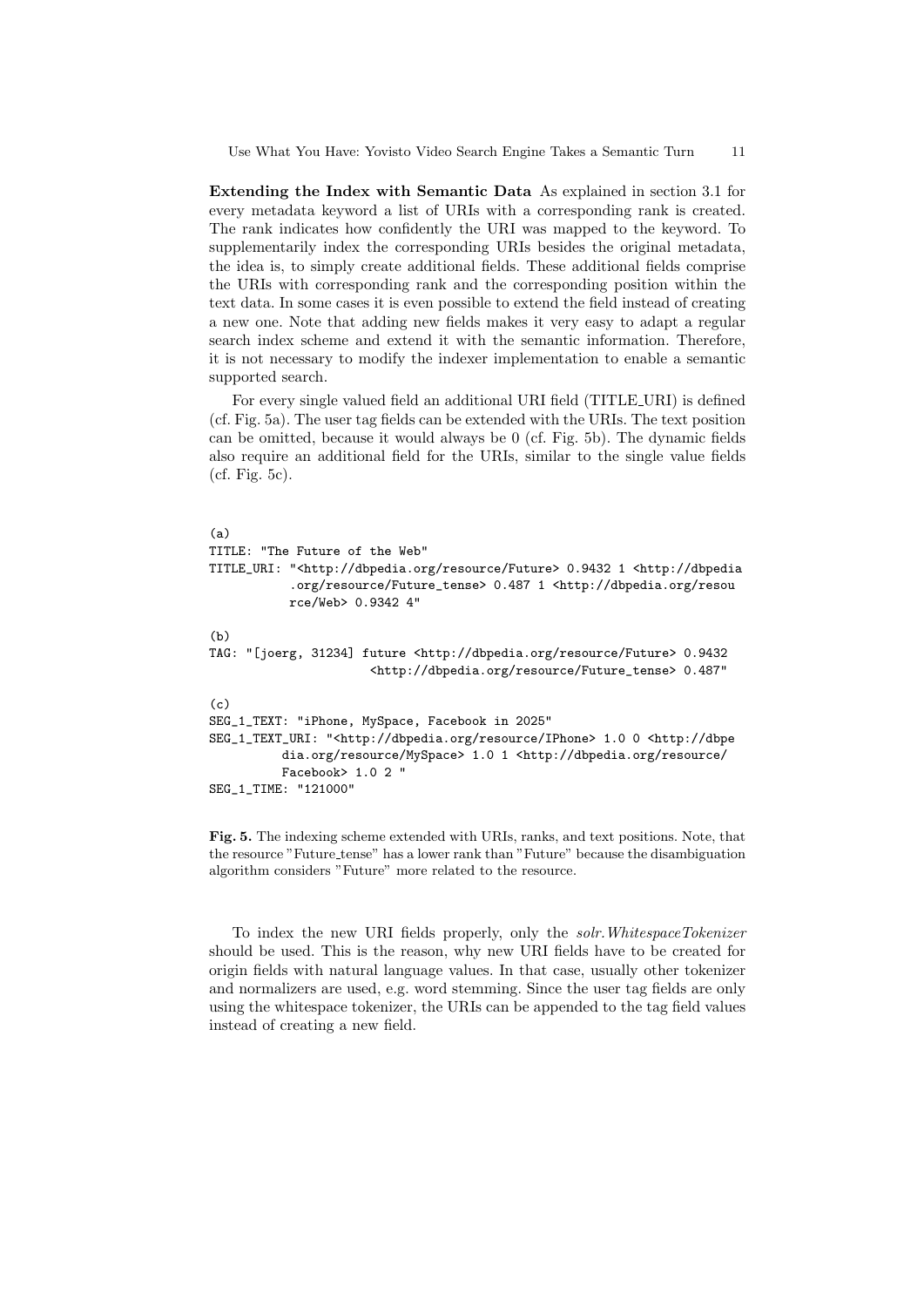Querying the Semantic Data Besides storing the data in an index structure the querying for an entity (URI) can be done by simply querying on the additional URI fields instead on the origin text fields. The result comprises all documents containing the requested URI. The document rank in the result is based on the Lucene document score. To map the user's query string to an entity an auto-suggestion widget can be used to support the user to disambiguate the query string by herself (c.f. Fig 6). The auto-suggestion list for URIs is generated from the entities labels, names, and titles. If the user wants to search for more than one entity at one time, she can select more entities simply by continuing typing. This would provoke another suggestion list for the new query term.

| bea                       |            |
|---------------------------|------------|
| <b>Beaujolais</b>         | class      |
| Beaujolais Region         | individual |
| Chateau Morgon Beaujolais | individual |

Fig. 6. Automated suggestion of entities while typing the user query. When the user selects an entity a query for its URI is issued, e.g. for "Beaujolais Region": http://www.w3.org/TR/2003/PR-owl-guide-20031209/wine#BeaujolaisRegion is issued. If the user does not select an entity, a regular keyword-based search is issued.

## 4 Conclusion

In this paper, we showed how to transform a keyword-based video search engine to a semantic video search engine. We extended the existing Yovisto keyword/tag index by semantic information, which we determined by mapping the video content to semantic entities. Furthermore, we have explained how to store the newly-acquired semantic information in an efficient state-of-the-art search index without modifying its implementation or using special Semantic Web technologies. Finally, we provided the user a semantic search engine, that enables to search for LOD entities in the entire video repository of Yovisto without the typical shortcomings on keyword-based search.

The mapping process of keywords respectively user tags to DBpedia entities is a core problem in this research field and the challenging details of our approach are still under further development. To estimate how a user can be supported by providing a fully-fledged semantic search instead of a keyword-based search future work will in first place include a comparative evaluation of both search types. An evaluation of the entity mapping method with state-of-the-art benchmarks will be addressed in future work.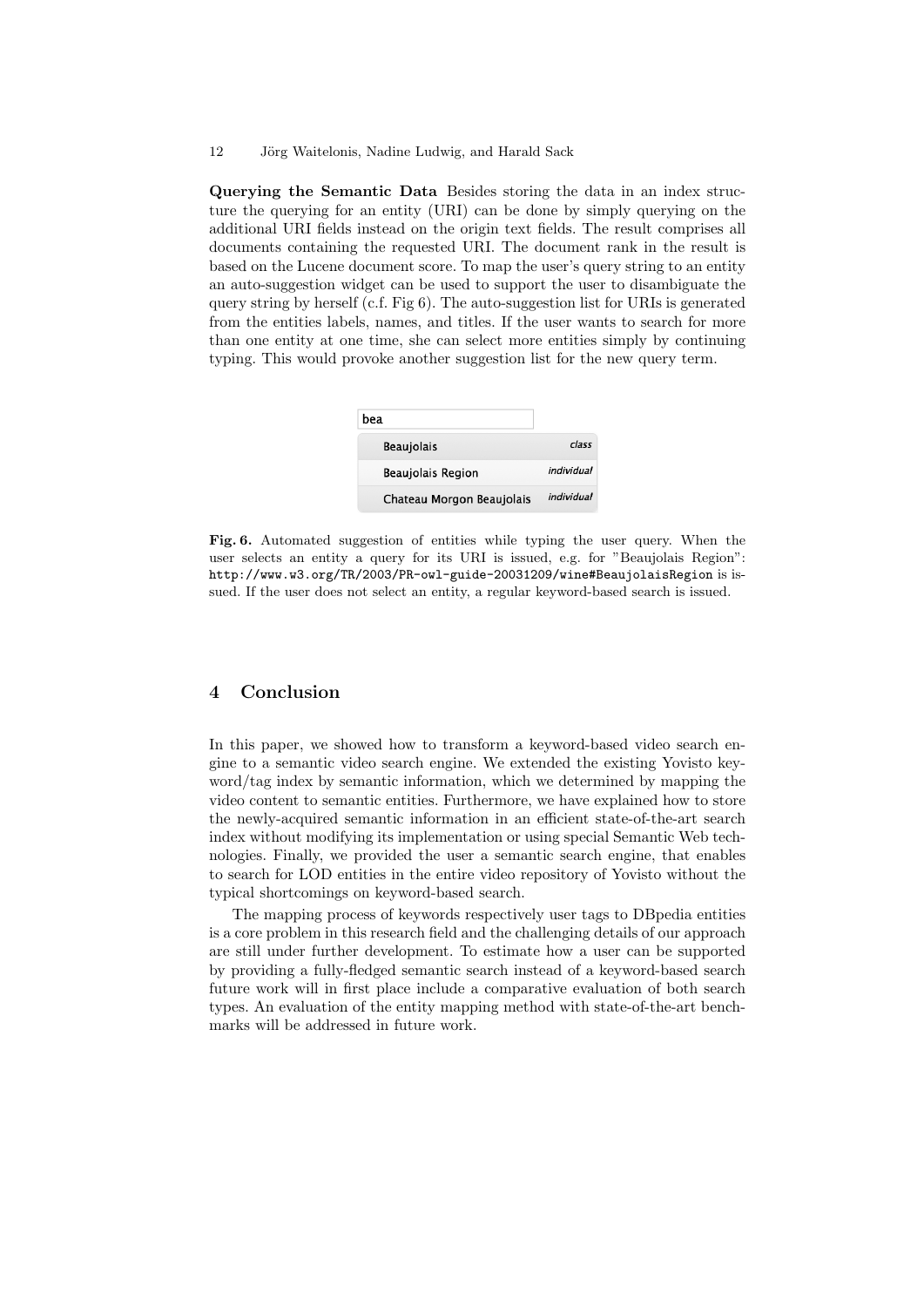Use What You Have: Yovisto Video Search Engine Takes a Semantic Turn 13

### References

- 1. Berners-Lee, T.: Linked Data. World wide web design issues (July 2006), http: //www.w3.org/DesignIssues/LinkedData.html
- 2. Bizer, C., Heath, T., Idehen, K., Berners-Lee, T.: Linked data on the web. In: Proc. of the 17th Int. Conf. on World Wide Web. pp. 1265–1266. ACM (2008)
- 3. Carpineto, C., de Mori, R., Romano, G., Bigi, B.: An information-theoretic approach to automatic query expansion. ACM Trans. Inf. Syst. 19(1), 1–27 (2001)
- 4. Christel, M.G.: Supporting video library exploratory search: when storyboards are not enough. In: Proc. of the Int. Conf. on Content-based image and video retrieval. pp. 447–456. ACM, New York, NY, USA (2008)
- 5. H. Sack and J. Waitelonis: Integrating Social Tagging and Document Annotation for Content-Based Search in Multimedia Data. In: Proc. of the 1st Semantic Authoring and Annotation Workshop. Athens (GA), USA (2006)
- 6. Kleb, J., Abecker, A.: Entity reference resolution via spreading activation on rdfgraphs. The Semantic Web: Research and Applications pp. 152–166 (2010)
- 7. Marchionini, G.: Exploratory search: from finding to understanding. Commun. ACM 49(4), 41–46 (2006)
- 8. Oren, E., Delbru, R., Catasta, M., Cyganiak, R., Stenzhorn, H., Tummarello, G.: Sindice.com: a document-oriented lookup index for open linked data. IJMSO 3(1), 37–52 (2008)
- 9. Pilz, A., Paa, G.: Named Entity Resolution Using Automatically Extracted Semantic Information. In: Workshop on Knowledge Discovery, Data Mining, and Machine Learning. pp. 84–91 (2009)
- 10. Porter, M.F.: An algorithm for suffix stripping. Program 14(3), 130–137 (1980)
- 11. Prud'hommeaux, E., Seaborne, A.: SPARQL query language for RDF. W3C (January 2008)
- 12. Repp, S., Waitelonis, J., Sack, H., Meinel, C.: Segmentation and Annotation of Audiovisual Recordings based on Automated Speech Recognition. In: in Proc. of 8th Int. Conf. on Intelligent Data Engineering and Automated Learning (2007)
- 13. Richert, M., Quasthoff, U., Hallensteinsdottir, E., Biemann, C.: Exploiting the Leipzig Corpora Collection. In: Proceedings of the IS-LTC 2006. Ljubliana, Slovenia (2006), http://wortschatz.uni-leipzig.de/
- 14. Schraefel, Wilson, M., Russell, A., Smith, D.A.: mSpace: improving information access to multimedia domains with multimodal exploratory search. Commun. ACM 49(4), 47–49 (April 2006)
- 15. Snoek, C., Sande, K.v.d., Rooij, O.d., Huurnink, B., Gemert, J.v., Uijlings, J., He, J., Li, X., Everts, I., Nedovic, V., Liempt, M.v., Balen, R.v., Yan, F., Tahir, M., Mikolajczyk, K., Kittler, J., Rijke, M.d., Geusebroek, J., Gevers, T., Worring, M., Smeulders, A., Koelma, D.: The MediaMill TRECVID 2008 semantic video search engine. National Institute of Standards and Technology (NIST) (2009)
- 16. Stoermer, H., Rassadko, N.: Results of OKKAM Feature based Entity Matching Algorithm for Instance Matching Contest of OAEI 2009. In: OM (2009)
- 17. Tummarello, G., Delbru, R., Oren, E.: Sindice.com: Weaving the Open Linked Data. The Semantic Web pp. 552–565 (2008)
- 18. Waitelonis, J., Sack, H., Kramer, Z., Hercher, J.: Semantically Enabled Exploratory Video Search. In: Proc. of Semantic Search Workshop at the 19th Int. World Wide Web Conference. Raleigh, NC, USA (2010)
- 19. Waitelonis, J., Sack, H.: Augmenting Video Search with Linked Open Data. In: Proc. of Int. Conf. on Semantic Systems 2009 (2009)